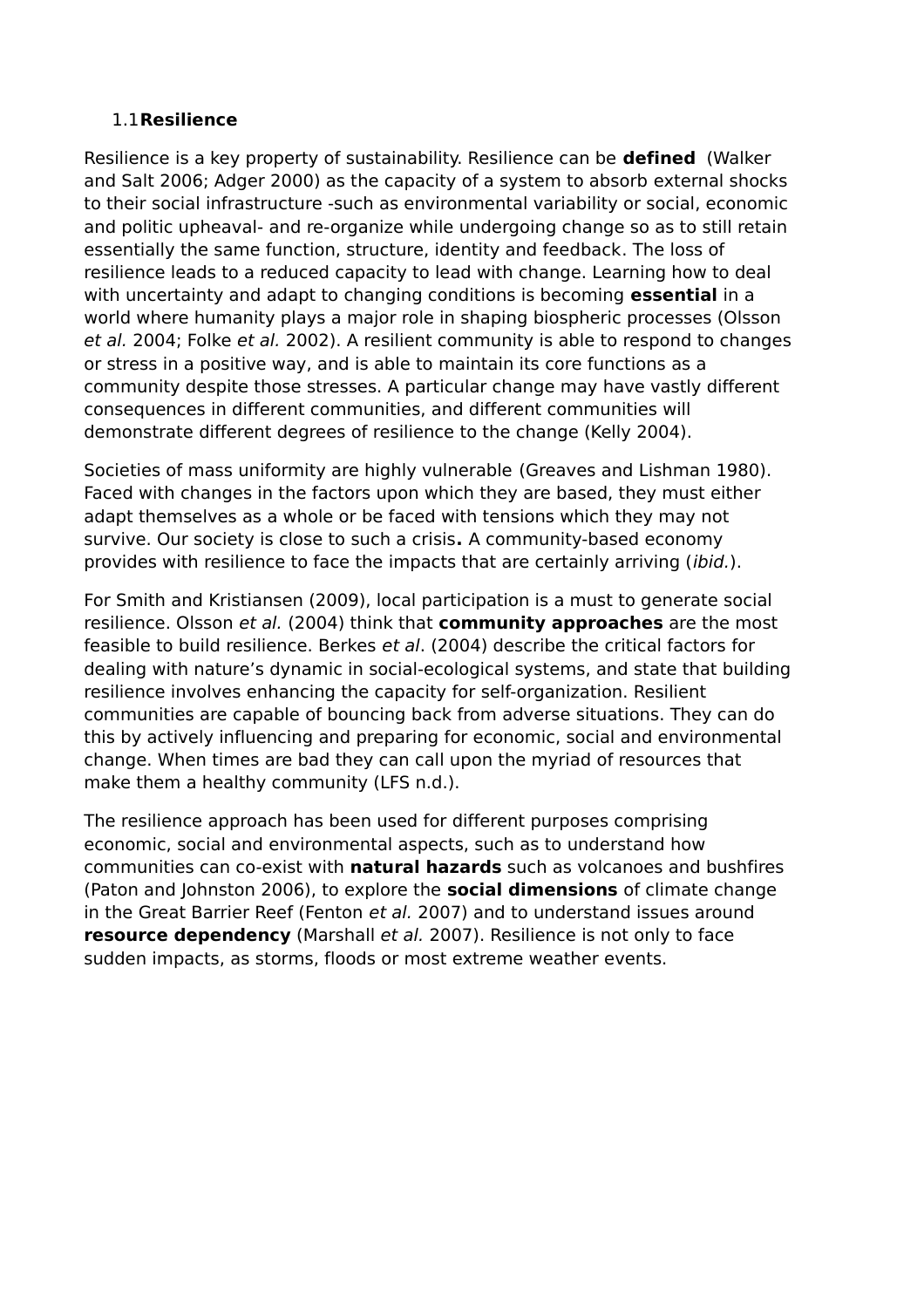The current **economic** recession is showing the high vulnerability of our society to unemployment, homes lost and debt increases, plus the massive arrival of immigrants from regions that are in worse conditions, that civilized societies have not always been able to integrate.

Enhancing local resilience requires an optimal balance of three communitybased frameworks typically viewed as independent and separate domains: community development, resource management, and resource management [\(Figure \)](#page-1-0). Community development provides the enabling governance, socioeconomic, and cultural conditions for resilience (IMM n.d.; CCE 2000).



## <span id="page-1-0"></span>**Figure - Resilience building factors.**

[Table](#page-2-0) gathers a number of good practices on resilience-building for a series of combined core capacities and resilience elements. Each benchmark can also be understood as a desirable condition to assess and compare with the current situation.

A key feature included in these benchmarks is the **reduction of the exposure to impacts**, which is also fundamental to reduce their consequences. That is what occurs in communities, locations or regions with

- a diversified economy that includes sectors with low exposure to insecurities and businesses that use energy and water rationally, that generates the energy it needs and that stocks water from rain and other sources that are wasted today;
- an engaged society that fosters education and capacity-building of its members , self-confident and committed to local prosperity; and
- a communities network that is able to help those people that are affected by diverse impacts, and to reintegrate them into local life.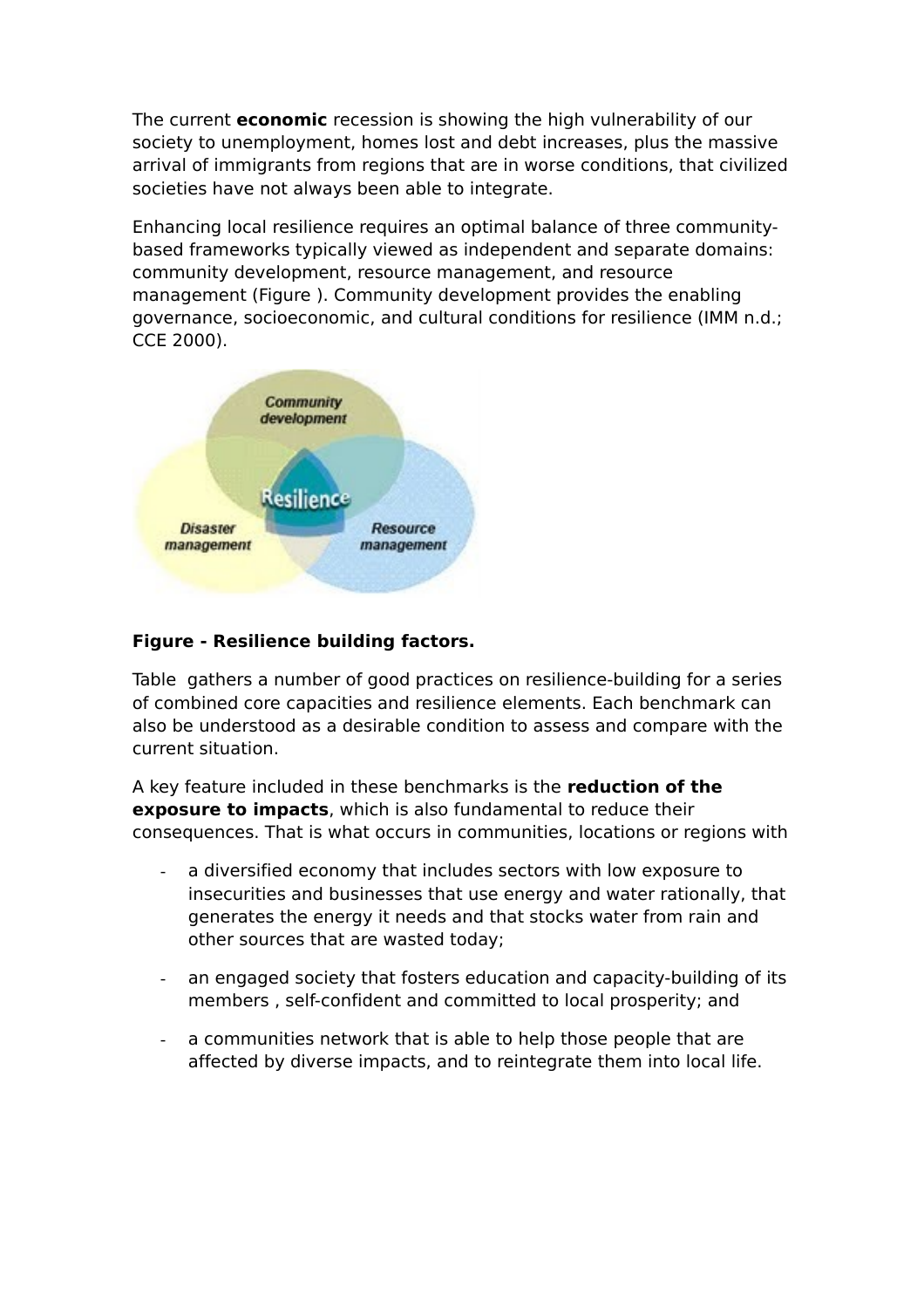<span id="page-2-0"></span>A town, region or country like this will be able to recover more easily, and even reinforced, from economic, social or environmental crisis.**Table - Benchmarks for Each Resilience Element by Core Capacities (Source: USAID 2007)**